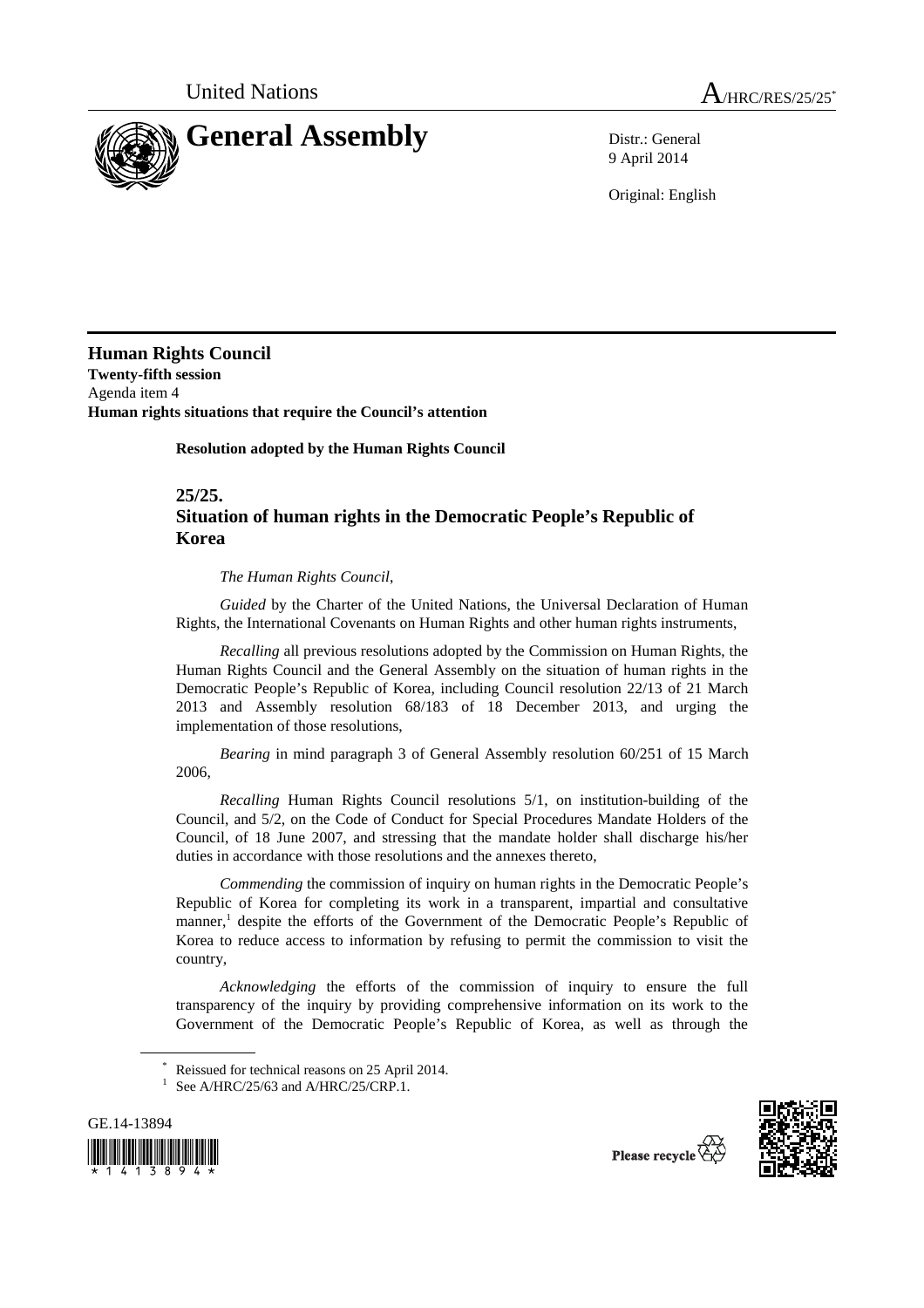invitations to the representative of the Democratic People's Republic of Korea to public hearings,

*Deeply regretting* the refusal of the Government of the Democratic People's Republic of Korea to extend any cooperation to the commission of inquiry and the Special Rapporteur on the situation of human rights in the Democratic People's Republic of Korea, including access to the country,

*Stressing* the significance of first-hand accounts by victims and witnesses who delivered testimonies at public hearings and confidential interviews held by the commission,

*Recalling* the call made by the United Nations High Commissioner for Human Rights, in her statement on 18 February 2014, to the international community to use all the mechanisms at its disposal to ensure accountability, including referral to the International Criminal Court,

*Deeply concerned* at the systematic, widespread and gross human rights violations in the Democratic People's Republic of Korea that, in many instances, constitute crime against humanity, as well as at the impunity of perpetrators, as described in the report of the commission of inquiry,

*Expressing its serious concern* at the refusal of the Government of the Democratic People's Republic of Korea to articulate, by the time of the adoption by the Human Rights Council of the outcome report of its universal periodic review in March 2010, which recommendations enjoyed its support, and regretting the lack of action taken by the Democratic People's Republic of Korea to date to implement the recommendations contained in that report,

*Concerned* that the precarious humanitarian situation in the country is exacerbated by the failure of the Government of the Democratic People's Republic of Korea to provide humanitarian agencies with free and unimpeded access to all populations in need and by its national policy priorities that, among others, prioritize military spending over citizens' access to food,

*Reaffirming* that it is the responsibility of the Government of the Democratic People's Republic of Korea to ensure the full enjoyment of all human rights and fundamental freedoms of its entire population, including by ensuring equal access to adequate food, as well as, among others, freedom of religion or belief, freedom of expression and freedom of association and assembly,

*Recognizing* that particular risk factors affect women, children, persons with disabilities and the elderly, and the need to ensure the full enjoyment of all their human rights and fundamental freedoms by them against neglect, abuse, exploitation and violence,

*Reaffirming* the importance of States' engaging fully and constructively with the Human Rights Council, including with the universal periodic review process and with other mechanisms of the Council, for the improvement of their situation of human rights,

1. *Welcomes* the report of the commission of inquiry on human rights in the Democratic People's Republic of Korea,<sup>1</sup> and reaffirms that the report should be transmitted to all relevant bodies of the United Nations and the Secretary-General for appropriate action;

2. *Condemns in the strongest terms* the long-standing and ongoing systematic, widespread and gross human rights violations and other human rights abuses committed in the Democratic People's Republic of Korea, and expresses its grave concern at the detailed findings made by the commission of inquiry in its report, including: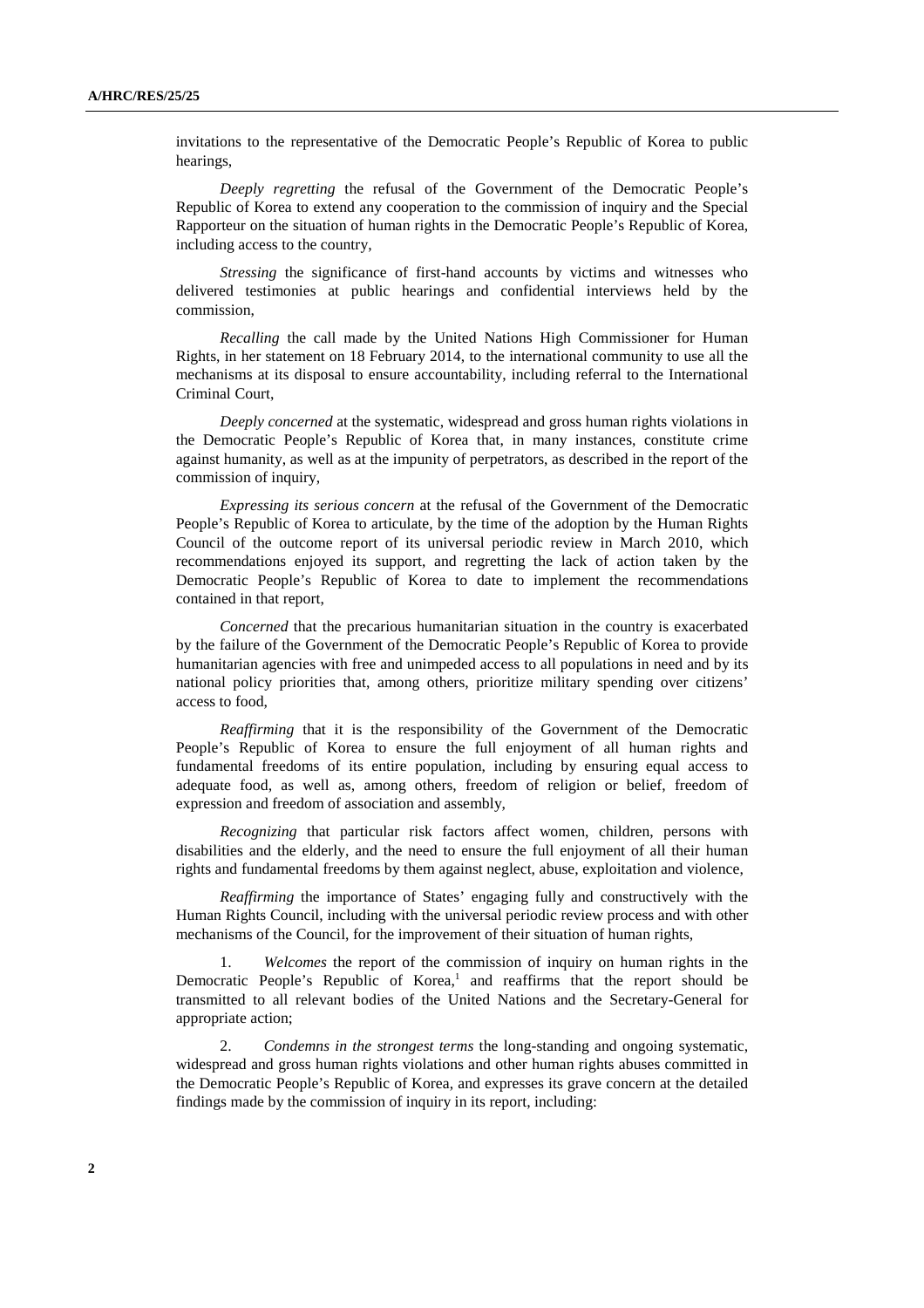(*a*) The denial of the right to freedom of thought, conscience and religion, as well as of the rights to freedom of opinion, expression and association, which is enforced through an absolute monopoly on information and total control over organized social life, as well as arbitrary and unlawful State surveillance that permeates the private lives of all citizens;

(*b*) Discrimination based on the *songbun* system, which classifies people on the basis of State-assigned social class and birth, and also includes consideration of political opinions and religion, discrimination against women, including unequal access to employment, discriminatory laws and regulations, and violence against women;

(*c*) Violations of all aspects of the right to freedom of movement, including forced assignment to State-designated places of residence and employment, often based on the *songbun* system, and denial of the right to leave one's own country;

(*d*) Systematic, widespread and grave violations of the right to food and related aspects of the right to life, exacerbated by widespread hunger and malnutrition;

Violations of the right to life and acts of extermination, murder, enslavement, torture, imprisonment, rape and other grave forms of sexual violence and persecution on political, religious and gender grounds in political prison camps and ordinary prisons, and the widespread practice of collective punishment with harsh sentences imposed on innocent individuals;

(*f*) Systematic abduction, denial of repatriation and subsequent enforced disappearance of persons, including those from other countries, on a large scale and as a matter of State policy;

3. *Urges* the Government of the Democratic People's Republic of Korea to acknowledge the human rights violations in the country and to take immediate steps to end all such violations and abuses through, inter alia, the implementation of relevant recommendations in the report of the commission of inquiry, including, but not limited to, the following steps:

(*a*) To ensure the right to freedom of thought, conscience and religion, as well as the rights to freedom of opinion, expression and association, including by permitting the establishment of independent newspapers and other media;

(*b*) To end discrimination against citizens, including State-sponsored discrimination based on the *songbun* system, and to take immediate steps to ensure gender equality and to protect women from gender-based violence;

(*c*) To ensure the right to freedom of movement, including the freedom to choose one's place of residence and employment;

(*d*) To promote equal access to food, including through full transparency regarding the provision of humanitarian assistance, so that such assistance is genuinely provided to vulnerable persons;

(*e*) To immediately halt all human right violations relating to prison camps, including the practice of forced labour, to dismantle all political prison camps and release all political prisoners, and to ensure that justice sector reforms provide protections for a fair trial and due process;

(*f*) To allow all persons who have been abducted or otherwise forcibly disappeared, as well as their descendants, to return immediately to their countries of origin;

4. *Expresses deep concern* at the commission's findings concerning the situation of refugees and asylum seekers returned to the Democratic People's Republic of Korea, and other citizens of the Democratic People's Republic of Korea who have been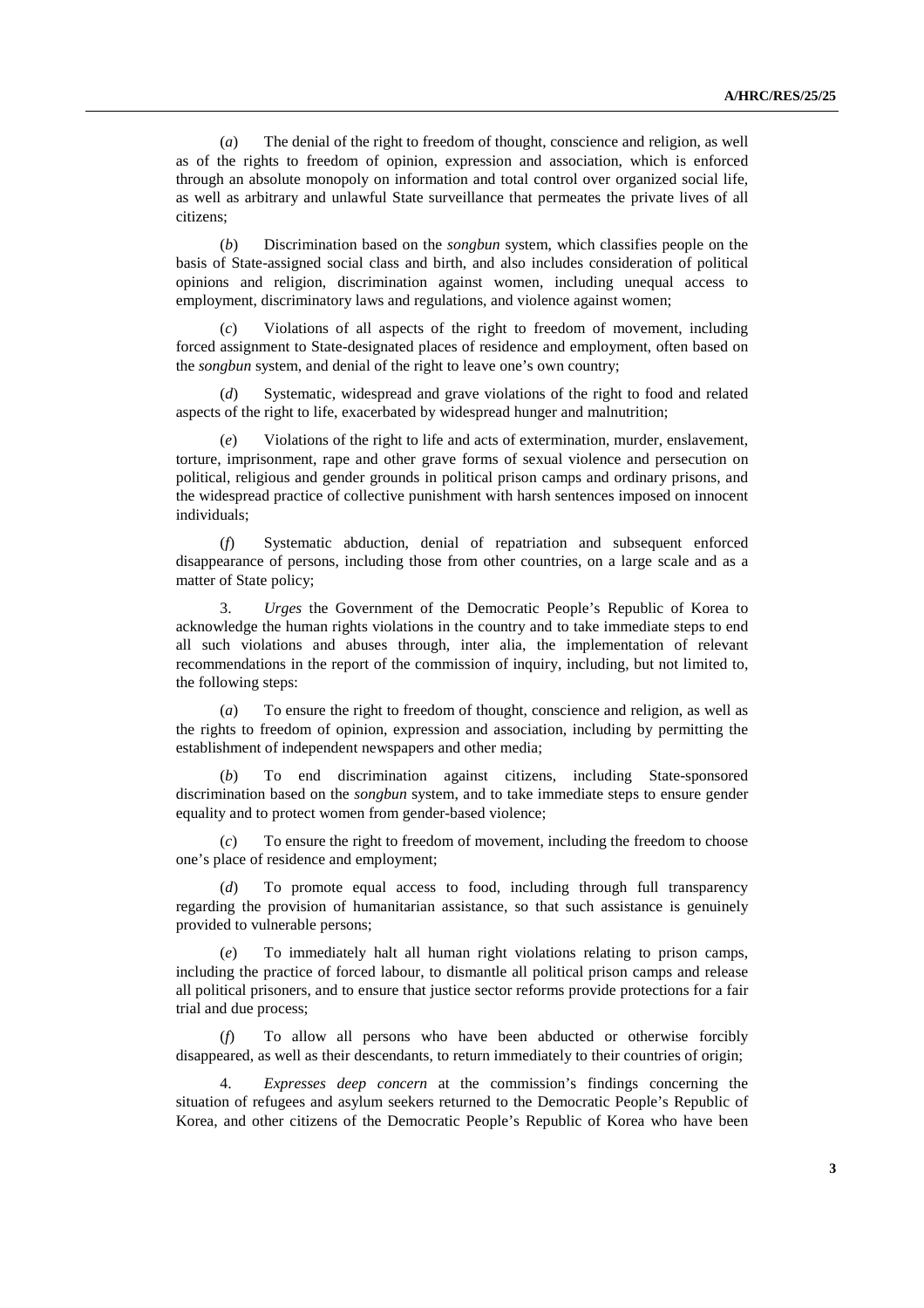repatriated from abroad and made subject to sanctions, including internment, torture, cruel, inhumane and degrading treatment, sexual violence, enforced disappearance or the death penalty, and in this regard strongly urges all States to respect the fundamental principle of non-refoulement, to treat humanely those who seek refuge and to ensure unhindered access to the United Nations High Commissioner for Refugees and his Office, with a view to protecting the human rights of those who seek refuge, and once again urges State parties to comply with their obligations under international human rights law as well as the 1951 Convention relating to the Status of Refugees and the 1967 Protocol thereto in relation to persons from the Democratic People's Republic of Korea who are covered by those instruments;

5. *Acknowledges and is deeply troubled* by the commission's finding that the body of testimony gathered and the information received provided reasonable grounds to believe that crimes against humanity have been committed in the Democratic People's Republic of Korea, pursuant to policies established at the highest level of the State for decades; these crimes against humanity entail extermination, murder, enslavement, torture, imprisonment, rape, forced abortions and other sexual violence, persecution on political, religious, racial and gender grounds, the forcible transfer of populations, the enforced disappearance of persons and the inhumane act of knowingly causing prolonged starvation;

6. *Stresses* that the authorities of the Democratic People's Republic of Korea have failed to prosecute those responsible for crimes against humanity and other human rights violations, and encourages the members of the international community to cooperate with accountability efforts and to ensure that these crimes do not remain unpunished;

7. *Recommends* that the General Assembly submit the report of the commission of inquiry to the Security Council for its consideration and appropriate action in order that those responsible for human rights violations, including those that may amount to crimes against humanity, are held to account, including through consideration of referral of the situation in the Democratic People's Republic of Korea to the appropriate international criminal justice mechanism, and consideration of the scope for effective targeted sanctions against those who appear to be most responsible for crimes against humanity, taking into account the relevant conclusions and recommendations of the commission of inquiry;

8. *Decides* to extend the mandate of the Special Rapporteur of the situation of human rights in the Democratic People's Republic of Korea in accordance with Human Rights Council resolution 22/13 for a period of one year;

9*. Calls upon* all parties concerned, including United Nations bodies, to consider implementation of the recommendations made by the commission of inquiry in its report in order to address the dire human rights situation in the Democratic People's Republic of Korea;

10. *Requests* the Office of the United Nations High Commissioner for Human Rights to follow up urgently on the recommendations made by the commission of inquiry in its report, and to provide the Special Rapporteur with increased support, including through the establishment of a field-based structure to strengthen monitoring and documentation of the situation of human rights in the Democratic People's Republic of Korea, to ensure accountability, to enhance engagement and capacity-building with the Governments of all States concerned, civil society and other stakeholders, and to maintain visibility of the situation of human rights in the Democratic People's Republic of Korea, including through sustained communications, advocacy and outreach initiatives;

11. *Also requests* the Office of the High Commissioner to report on its follow-up efforts in the regular annual report of the Secretary-General to the General Assembly on the situation of human rights in the Democratic People's Republic of Korea, effective as of the sixty-ninth session of the Assembly;